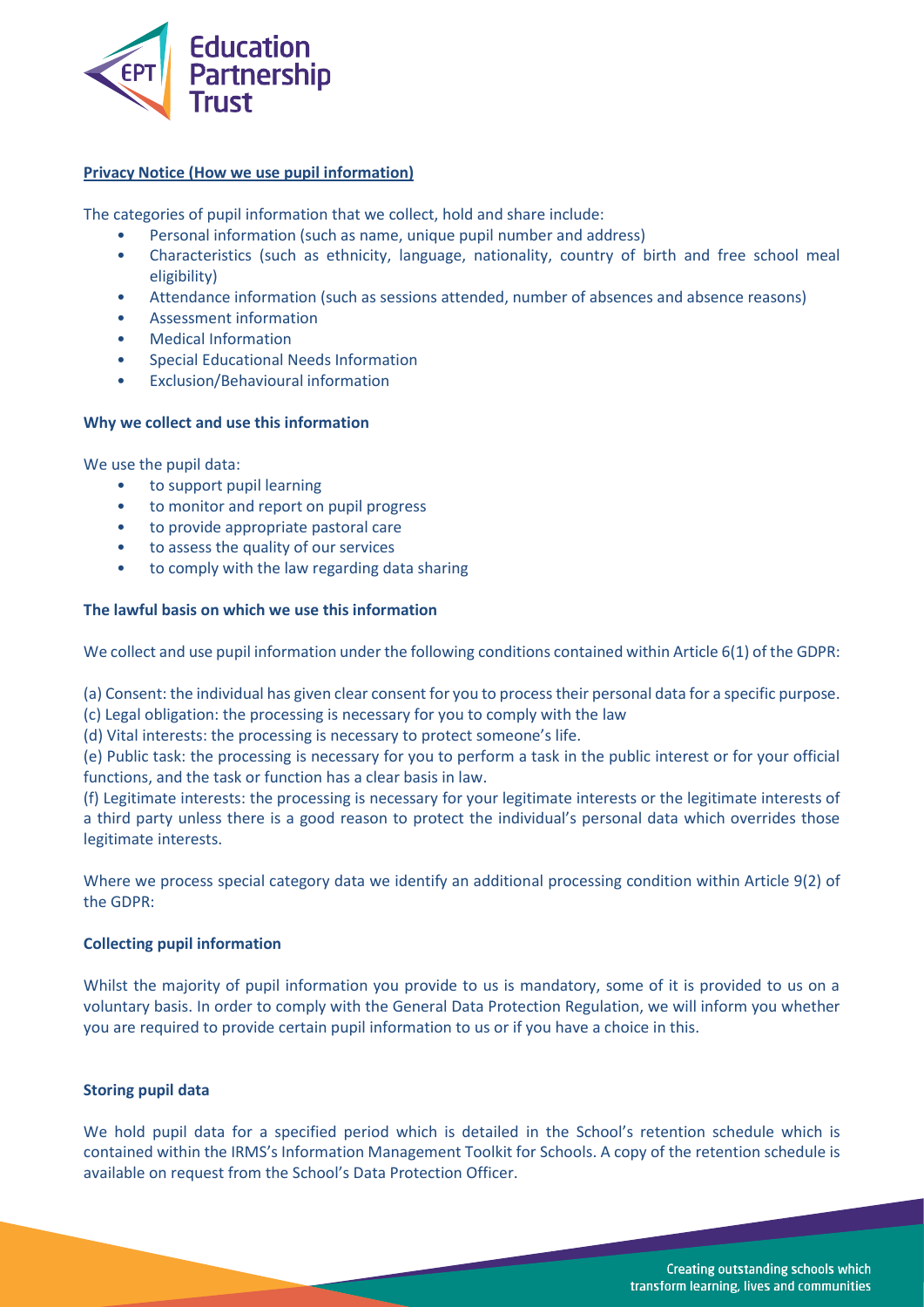#### **Who we share pupil information with**

We routinely share pupil information with:

- schools that the pupil's attend after leaving us
- our local authority
- the Department for Education
- National Health Service

# **Why we share pupil information**

We do not share information about our pupils with anyone without consent unless the law and our policies allow us to do so.

We share pupils' data with the Department for Education (DfE) on a statutory basis. This data sharing underpins school funding and educational attainment policy and monitoring. We are required to pass information about our pupils to the Department for Education (DfE) under regulation 4 of The Education (Information About Individual Pupils) (England) Regulations 2013.

#### **Data collection requirements:**

To find out more about the data collection requirements placed on us by the Department for Education (for example; via the school census) go to [https://www.gov.uk/education/data-collection-and-censuses-for](https://www.gov.uk/education/data-collection-and-censuses-for-schools)[schools.](https://www.gov.uk/education/data-collection-and-censuses-for-schools)

# **Youth support services**

#### **Pupils aged 13+**

Once our pupils reach the age of 13, we also pass pupil information to our local authority and / or provider of youth support services as they have responsibilities in relation to the education or training of 13-19 year olds under section 507B of the Education Act 1996.

This enables them to provide services as follows:

- youth support services
- careers advisers

A parent or guardian can object to any information in addition to their child's name, address and date of birth being passed to their local authority or provider of youth support services by informing us. This right is transferred to the child / pupil once he/she reaches the age 16.

#### **Pupils aged 16+**

We will also share certain information about pupils aged 16+ with our local authority and / or provider of youth support services as they have responsibilities in relation to the education or training of 13-19 year olds under section 507B of the Education Act 1996.

This enables them to provide services as follows:

- post-16 education and training providers
- youth support services
- careers advisers

A child / pupil once they reach the age of 16 can object to only their name, address and date of birth is passed to their local authority or provider of youth support services by informing us.

For more information about services for young people, please visit our local authority website.

# **The National Pupil Database (NPD)**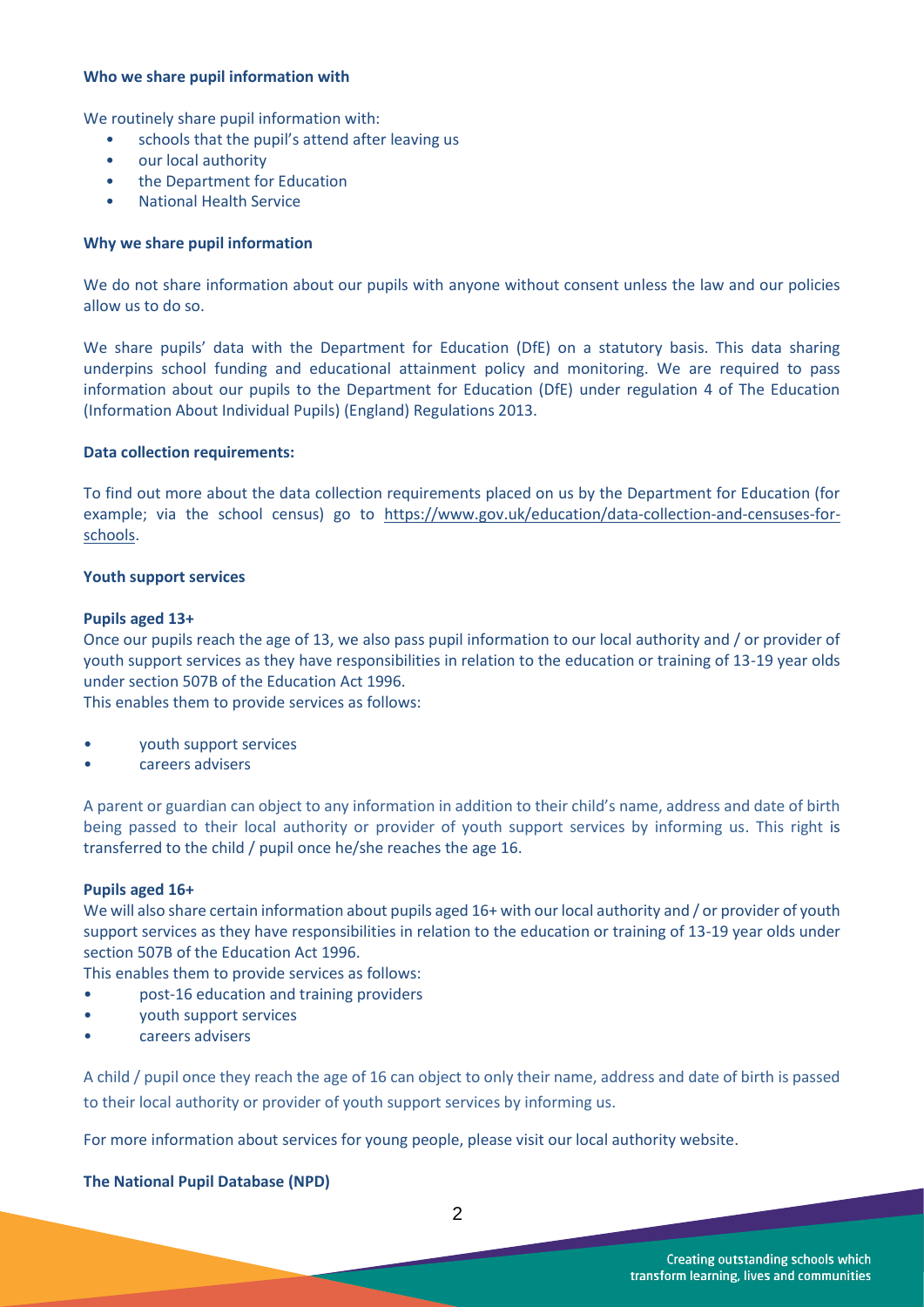The NPD is owned and managed by the Department for Education and contains information about pupils in schools in England. It provides invaluable evidence on educational performance to inform independent research, as well as studies commissioned by the Department. It is held in electronic format for statistical purposes. This information is securely collected from a range of sources including schools, local authorities and awarding bodies.

We are required by law, to provide information about our pupils to the DfE as part of statutory data collections such as the school census and early years' census. Some of this information is then stored in the NPD. The law that allows this is the Education (Information About Individual Pupils) (England) Regulations 2013.

To find out more about the NPD, go to [https://www.gov.uk/government/publications/national-pupil](https://www.gov.uk/government/publications/national-pupil-database-user-guide-and-supporting-information)[database-user-guide-and-supporting-information.](https://www.gov.uk/government/publications/national-pupil-database-user-guide-and-supporting-information)

The department may share information about our pupils from the NPD with third parties who promote the education or well-being of children in England by:

- conducting research or analysis
- producing statistics
- providing information, advice or guidance

The Department has robust processes in place to ensure the confidentiality of our data is maintained and there are stringent controls in place regarding access and use of the data. Decisions on whether DfE releases data to third parties are subject to a strict approval process and based on a detailed assessment of:

- who is requesting the data
- the purpose for which it is required
- the level and sensitivity of data requested: and
- the arrangements in place to store and handle the data

To be granted access to pupil information, organisations must comply with strict terms and conditions covering the confidentiality and handling of the data, security arrangements and retention and use of the data.

For more information about the department's data sharing process, please visit: [https://www.gov.uk/data](https://www.gov.uk/data-protection-how-we-collect-and-share-research-data)[protection-how-we-collect-and-share-research-data](https://www.gov.uk/data-protection-how-we-collect-and-share-research-data)

For information about which organisations the department has provided pupil information, (and for which project), please visit the following website: [https://www.gov.uk/government/publications/national-pupil](https://www.gov.uk/government/publications/national-pupil-database-requests-received)[database-requests-received](https://www.gov.uk/government/publications/national-pupil-database-requests-received)

# To contact DfE[: https://www.gov.uk/contact-dfe](https://www.gov.uk/contact-dfe)

# **Requesting access to your personal data**

Under data protection legislation, parents and pupils have the right to request access to information about them that we hold. To make a request for your personal information, or be given access to your child's educational record, contact enquiries@burnleyhigh.com

You also have the right to:

- object to processing of personal data that is likely to cause, or is causing, damage or distress
- prevent processing for the purpose of direct marketing
- object to decisions being taken by automated means
- in certain circumstances, have inaccurate personal data rectified, blocked, erased or destroyed; and
- claim compensation for damages caused by a breach of the Data Protection regulations

If you have a concern about the way we are collecting or using your personal data, we request that you raise your concern with us in the first instance. Alternatively, you can contact the Information Commissioner's Office at<https://ico.org.uk/concerns/>